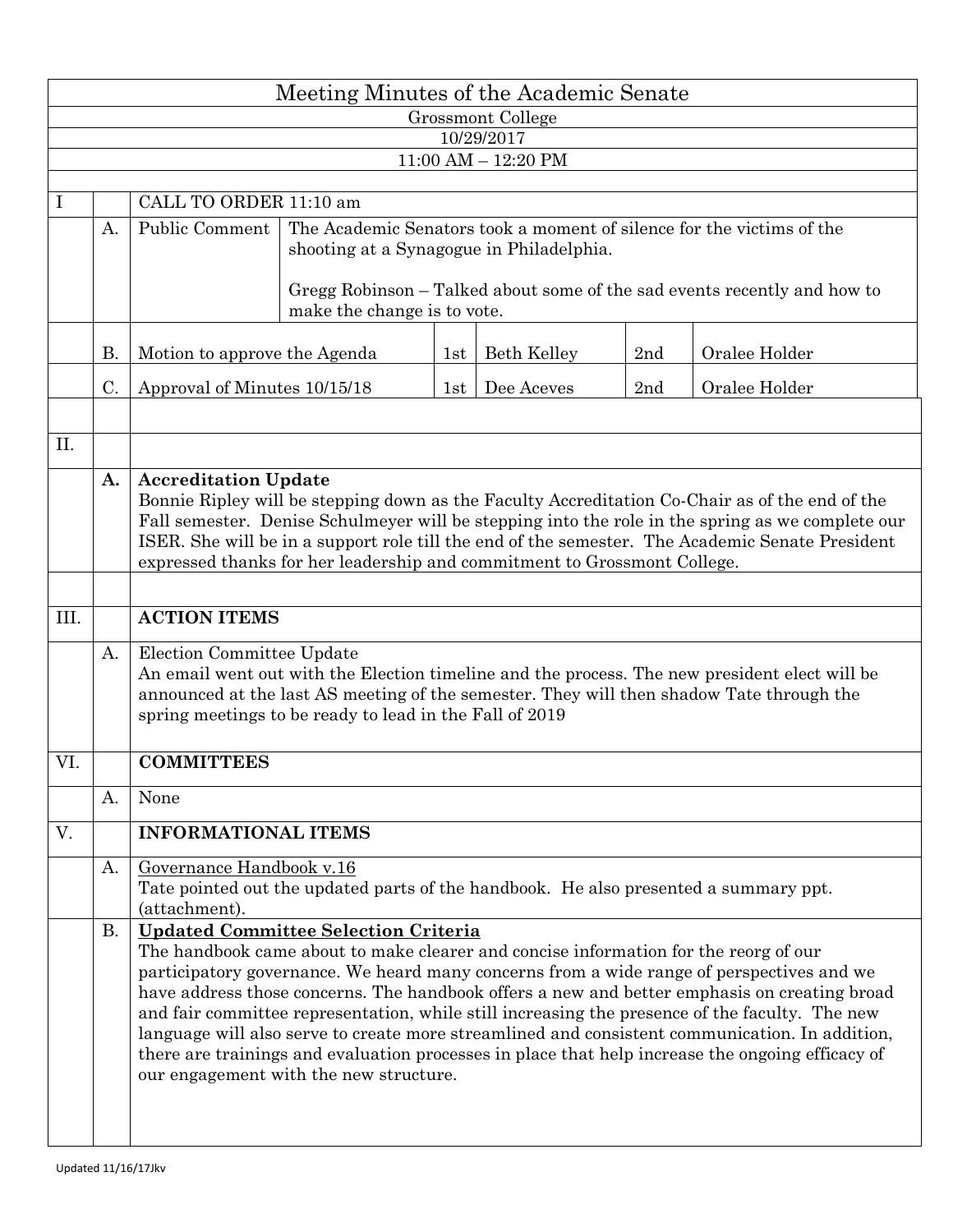|                   | voting members. | A proposal was presented and discussed to have a formal vote of the Academic Senate to<br>guarantee one of its seats on the College Council and one of its seats on the Budget Committee to<br>Grossmont College AFT faculty Reps. This would increase the representation of AFT in<br>Governance from 1 (in the current system) to 3 (in the proposed system) - with two of those being |  |  |  |  |  |
|-------------------|-----------------|------------------------------------------------------------------------------------------------------------------------------------------------------------------------------------------------------------------------------------------------------------------------------------------------------------------------------------------------------------------------------------------|--|--|--|--|--|
|                   |                 | One suggestion was to make sure that the language in the AS Handbook will state that an AFT<br>member will be on the committee.<br>Language was also presented and discussed which would include part-time faculty in the<br>governance committees proposed in the handbook. (attached).                                                                                                 |  |  |  |  |  |
|                   |                 |                                                                                                                                                                                                                                                                                                                                                                                          |  |  |  |  |  |
| Meeting Adjourned |                 | $12:24$ PM                                                                                                                                                                                                                                                                                                                                                                               |  |  |  |  |  |
|                   | Next Meeting    | November 5, 2018                                                                                                                                                                                                                                                                                                                                                                         |  |  |  |  |  |